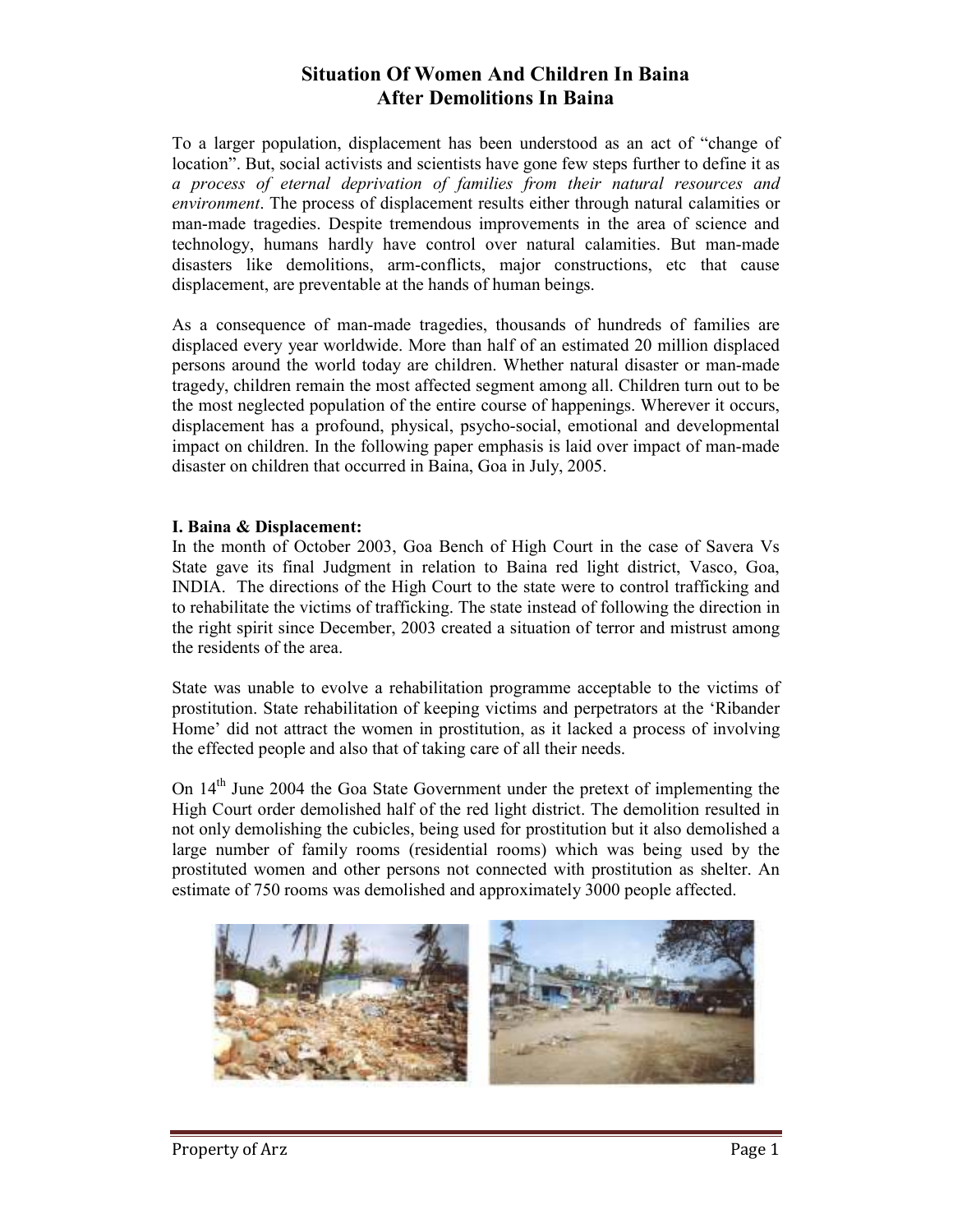After the demolition of Baina, thousands of families became shelter less and suffered serious gross human rights violations. It was a nightmare for most of the children who witnessed the demolition. Children in their school dress had no clue to understand what kind of whirlwind had hit their houses.

### **Major Hardships during Displacement:**

### **1. Food-shortage:**

Majority of families being poor in their economical status, the immediate impact of displacement forced thousands of children foodless for first 24-48 hours. Among the women with small children and children under 18 years, the problem of malnourishment can be seen even after 2 years of displacement. After the demolition, instead of helping the homeless families, the state authorities took measures to prevent the distribution of any kind of food items to the victims of demolition. The police personnel had a close watch all over the demolition site to impede any support to displaced families and their children. The most starved groups remained children. There was an acute scarcity of milk for infants. The non-governmental organizations and local groups were harassed while providing support to the displaced families. Displaced families had no option but to beg on the streets to fulfill their most common need i.e. hunger. Children became vulnerable to anti-social activities including stealing.

#### **2. Health & Sanitation:**

In order to evict people from Baina, the state government began demolition in the midst of monsoon to ensure that the people do not stay back. Before the demolition, state government made people suffer in order to achieve a sound eviction. Most basic amenities were put to an end including supply of electricity and water lanes of the whole area. The public toilets were also locked by state authorities. In the entire process, the children suffered the most. Due to the state government action of demolition and lack of services before and after the demolition, children were left to suffer from physical (including frequent severe fever, water-borne diseases, and vitamin deficiencies) and mental health problems (such as shock, anxiety, depression, insomnia etc.). There are possibilities that these experiences could lead to long term impact on the educational and intellectual development of children.

# **3. Insufficient sheltering:**

In the absence of arrangements for housing the displaced families by the state authorities, thousands of families remained clueless about where to move after demolition. Some of the families who wanted to take rented places found it extremely difficult because people in surrounding communities were instructed by police and local political leaders not to rent houses to displaced families of Baina. It was extremely painful to see many children on the road sides without any clothes in the middle of monsoon season. Voluntary organizations found it difficult to provide temporary shelter because of the large number of victims (more than 3000) of displacement and lack of enough resources. On the other side, the state government who had the resources exhibited a hostile attitude towards these displaced families. Till date a large number of the displaced families are without proper shelter and those having shelter are not sure for how long they have the shelter.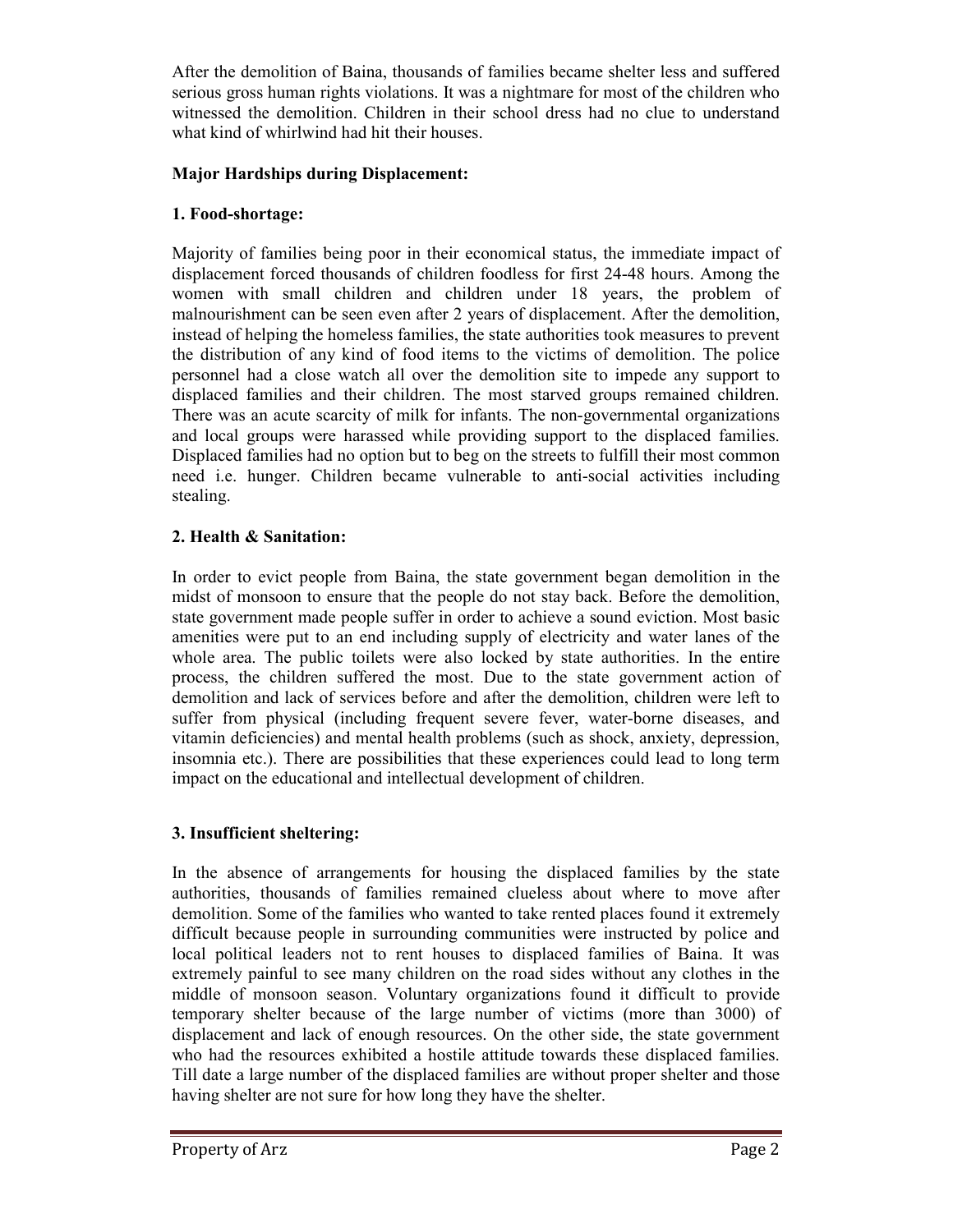#### **4. Vulnerability towards sexual abuse and commercial sexual exploitation:**

During the last two years of work of Arz with the displaced families has revealed that displacement makes families vulnerable to varied nature of exploitation especially sexual and commercial sexual exploitation. And perpetrators rarely miss such situation to identify and lure vulnerable groups especially children. Experiences with adolescent girls belonging to displaced families of Baina reveal that girls face sexual abuse in day-to-day situations. Baina being a known red-light area of the past attracts customers and perpetrators. They target the girls and women of poor and displaced families.

The children who had lost the house during demolition are often seen to be roaming whole day and getting into sexual relationships with peers and adults from the area. It has also been found that due to lack of enough sources of earning parents allow sexual abuse of children in return of monetary or other favors. Children have also been trafficked for commercial sexual exploitation in exchange of money.

# **5. Education at halt:**

In India, government as well non-governmental organizations are striving hard to convenience the general population especially the illiterate parents, with poor socioeconomic states, the importance of education for children. But, displacement in Baina brought an immediate halt and even permanent discontinuation of schools for numerous children. More than education, no body realizes that children of displaced families did loose their school friends and an environment that shape them into a meaningful citizen of the nation. After a significant time of absence from school the certain children were denied re-admission due to loss of important documents during displacement. On the other hand, those who managed re-admission, faced difficulties for school fees, uniforms, textbook and exercise books. As a result of increase in expenditures at home (rent, electricity, water) children have discontinued education and have been working in hazardous sites.

# **6. Economical pressure to earn:**

The erstwhile history of poor economical status of families and devastating effects of displacement, forced children to work to help supplement their families' earnings. The nature of occupations adopted further placed children in exploitative situations. Majority of children from displaced families at Baina go for rag-picking. Children are lacking cultural and recreational activities necessary for their overall development due to economical pressures.

# **7. Break-downs in relationships and support systems:**

Before the demolition, children were living in an environment full of relationships, friends and support systems for care and protection. While the adults of family were out for work, children were being supervised and taken care of by other adult members of the family and neighbors. The process of displacement has broken the joint family systems in most families mainly due to space limited and expensive rented houses undertaken by most families. The ultimate impact came on child who is now being denied the supervision, protection and care by elder members of the family and needs to support family economically. The peer group relationships have also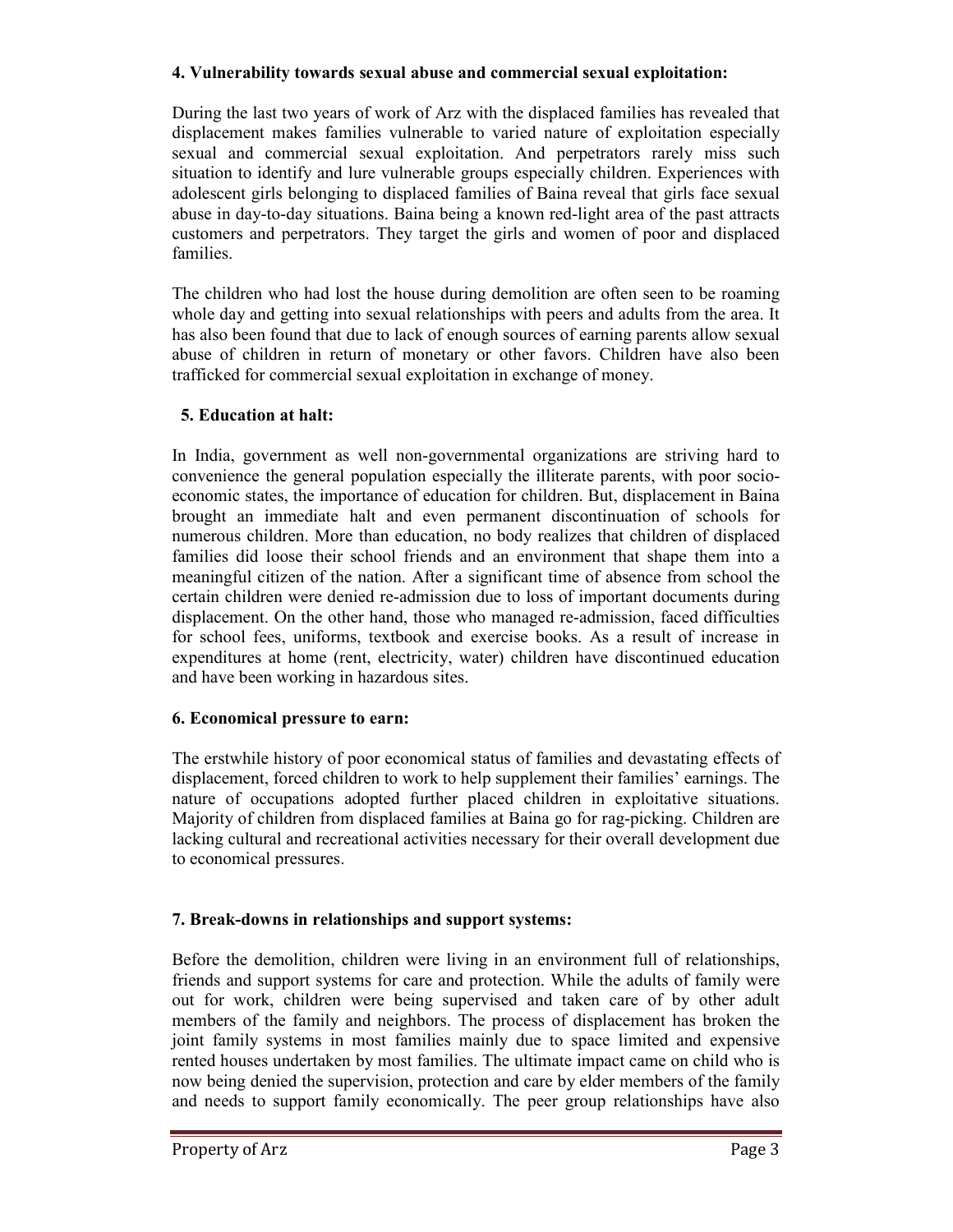been totally lost. There are instances where children have run way from houses due to adjustment problems at new locations.

It has been strongly observed that displacement do results in the separation of children from their parents. Due to certain reasons including insufficient means of earning and limited physical space at home, the number of children have been either put in boarding schools or sent to native villages where they lack basic facilities.

#### **8. Hostile nature of the State:**

The state adopted a violent and aggressive approach in order to displace the residents of Baina and the entire process generated lot of fear, anger and stress among the displaced families especially children. The children witnessed presence of huge police personnel with sophisticated arms and ammunitions, use of heavy bulldoggers and machines to demolish property and houses, and lathi-charges on families, relatives and friends. These experiences have adverse effects on the minds of young children. Few of the children had mentioned that "they want to blast the police station". Children belonging to a particular religion felt that they had been targeted due to their religion. The people expressed that deep rooted abhorrence against state particularly individuals who were holding responsible positions. The situations since then have been only deteriorating primarily due to lack of proper intervention (no suitable rehabilitation has been provided yet).

Further deterioration of family economic situations and passage of two years of displacement without any assistance, has made children very aggressive, violent, abusive and at times extreme loneliness. There is constant fear of police personnel among the children.

# **II. Baina Displacement: Legal provisions and Child's rights violation:**

Convention on the right of the child adopted by general assembly at UN in 1989 intends to protect and promote the wellbeing of the children in society. The UN conventions provides for right to survival, right to protection, right to development and right to participation.

Article 3 of the UN Convention provide that all actions concerning children, whether undertaken by public or private social welfare institutions, courts of laws, administrative authorities or legislative bodies the interest of the child shall be prime consideration.

Article 6 of UN Convention Clause (2) clearly states that state parties shall ensure the maximum extent possible the survival and development of the child.

Article 27 (1) state parties recognize the right of every children to a standard of living adequate for the child's physical, mental, spiritual, moral and social development.

Constitution of India, under article 39 (f) provides that the state shall direct its policy towards securing that children are given opportunity and facilities to develop in a healthy manner in conditions of freedom and dignity and that children and youth are protected against exploitation and moral and material abandonment.